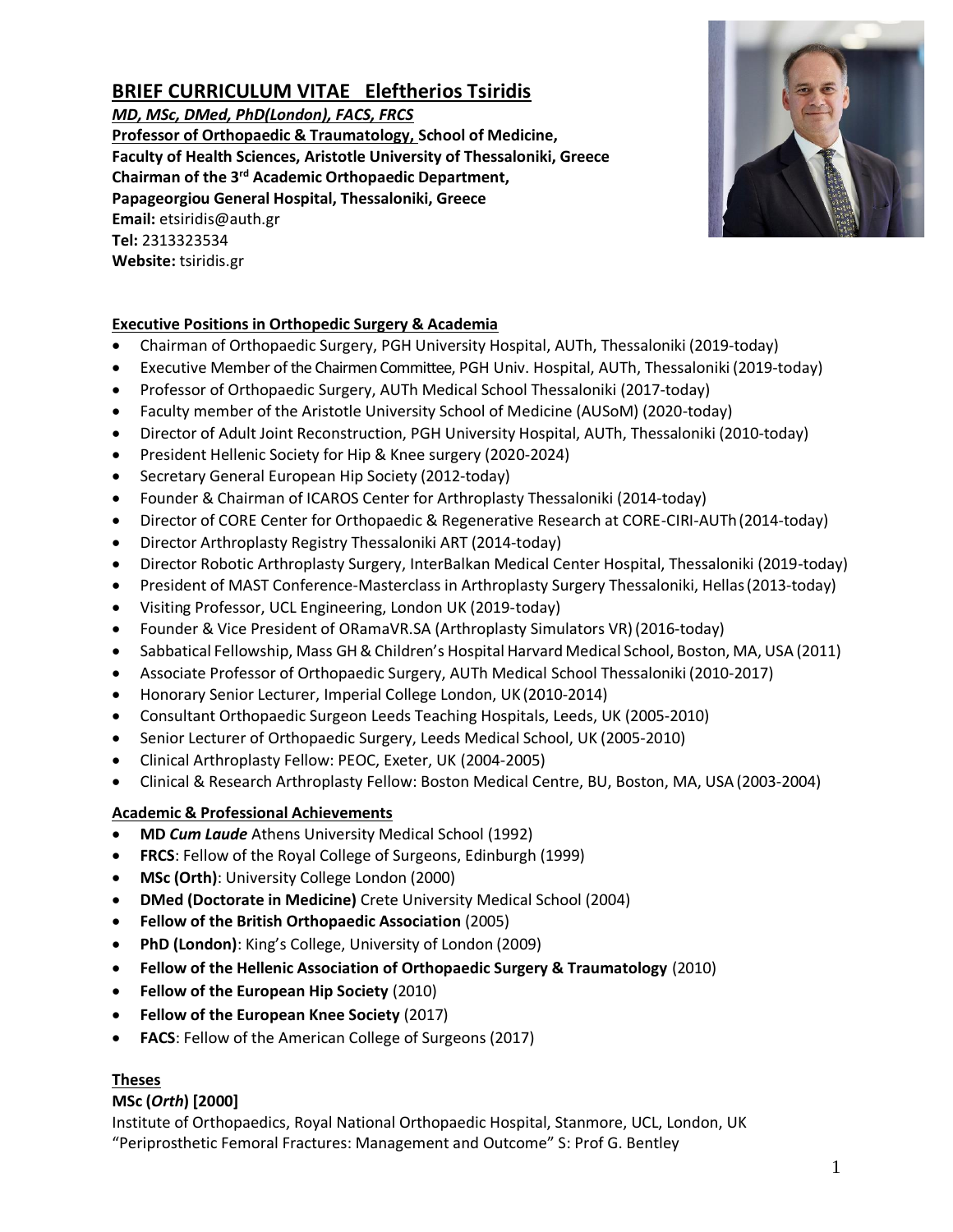## **DMed (Doctorate in Medicine) [2004]**

Crete University Medical School, Crete, Greece

"Impaction grafting enhancement using human MSCs and BMP-7" S: Prof A. Hatzipavlou **PhD [2009]**

King's-Guys'-St Thomas School of Medicine, King's College London, University of London, UK "Bone Graft Substitutes: Local and Systemic Enhancement of Bone Formation" S: Prof L. Di Silvio

## **Medical School: MD** Athens University Medical School Cum Laude (1992)

**Best Student Award** International Hippocratic Foundation Prize (1992)

## **Hellenic National Services**

**Military Service** Special Forces Lieutenant, Paratroopers Regiment, **Hellenic Special Forces** (1992-94) **Compulsory Rural Medical Service** (1994-95)

## **Specialist Training in Orthopaedic Surgery, UK (1995-2003)**

James Paget NHS, Norfolk, Senior House Officer (1995-1998) Exeter (PEOC) NHS, Exeter, Senior House Officer (1998-1999) Stanmore (RNOH) NHS, London, MSc Registrar (1999-2000) Whittington NHS, London, Senior Registrar (2000-2002) Whittington NHS, London, Locum Consultant Orthopaedic Surgeon, London, UK (2002-2003)

## **Fellowship & Sabbatical Training USA & UK (2003-2005)**

Adult Joint Reconstruction Hip and Knee: Boston University, Boston, MA, USA (2003-04) Adult Joint Reconstruction Hip and Knee (Ling fellowship): University Exeter, PEOC, Exeter, UK (2004-05) Arthroplasty & Young Adult Hip Preservation Surgery: Harvard Medical School, Boston, MA, USA (2011)

#### **Hip Society "Rothman-Ranawat Hip Traveling Fellowship" USA (2014)**

Rush University Medical Center Chicago, Illinois, Hospital for Special Surgery New York, NY, Massachusetts General Hospital, Harvard Medical School, Rothman Institute Philadelphia, OrthoCarolina Hip and Knee Center Charlotte, NC, Mayo Clinic Rochester Minessota, Anderson Clinic Alexandria, Washington, VA, Joint Implant Surgeons, New Albany, Ohio, Stanford Hospital, Stanford University, CA, University of Southern California, LA, CA, London Health Sciences Centre London, ON Canada, The Center for Hip and Knee Surgery, Indiana IN.

## **Scholarships-Research Fellowships-Prizes**

- **Prize first 10 graduates** Athens Medical School & International Hippocratic Foundation, (1992)
- **National Institute for Scholarships "Papadakis Scholarships" Hellas** (1988-1992)
- **Onassis Scholarship,** Hellas (2001-2003)
- **British Orthopaedic Association Scholarship,** UK (2003)
- **Paul Toller Research Prize** British Assoc. of MF Surgery, Glasgow, UK (2003)
- **Wishbone Traveling Fellowship,** UK (2003)
- **The Latta Fellowship,** British Orthopaedic Association & Wishbone, UK(2008)
- **First Prize Future Orthopaedic Surgeons** Royal Society of Medicine**,** UK(2009)
- **Rothman Ranawat Traveling Fellowship,** Hip Society, USA (2014)
- **FARE Prize & Grand** AAHKS USA (2018)
- **Best Research Award** AUTH Greece (2018)
- **Best Clinician Award** AUTH Greece (2019)

#### **Co-Author International Guidelines**

International Guidelines on Periprosthetic Joint Infection (Philadelphia Consensus) (2015 & 2018)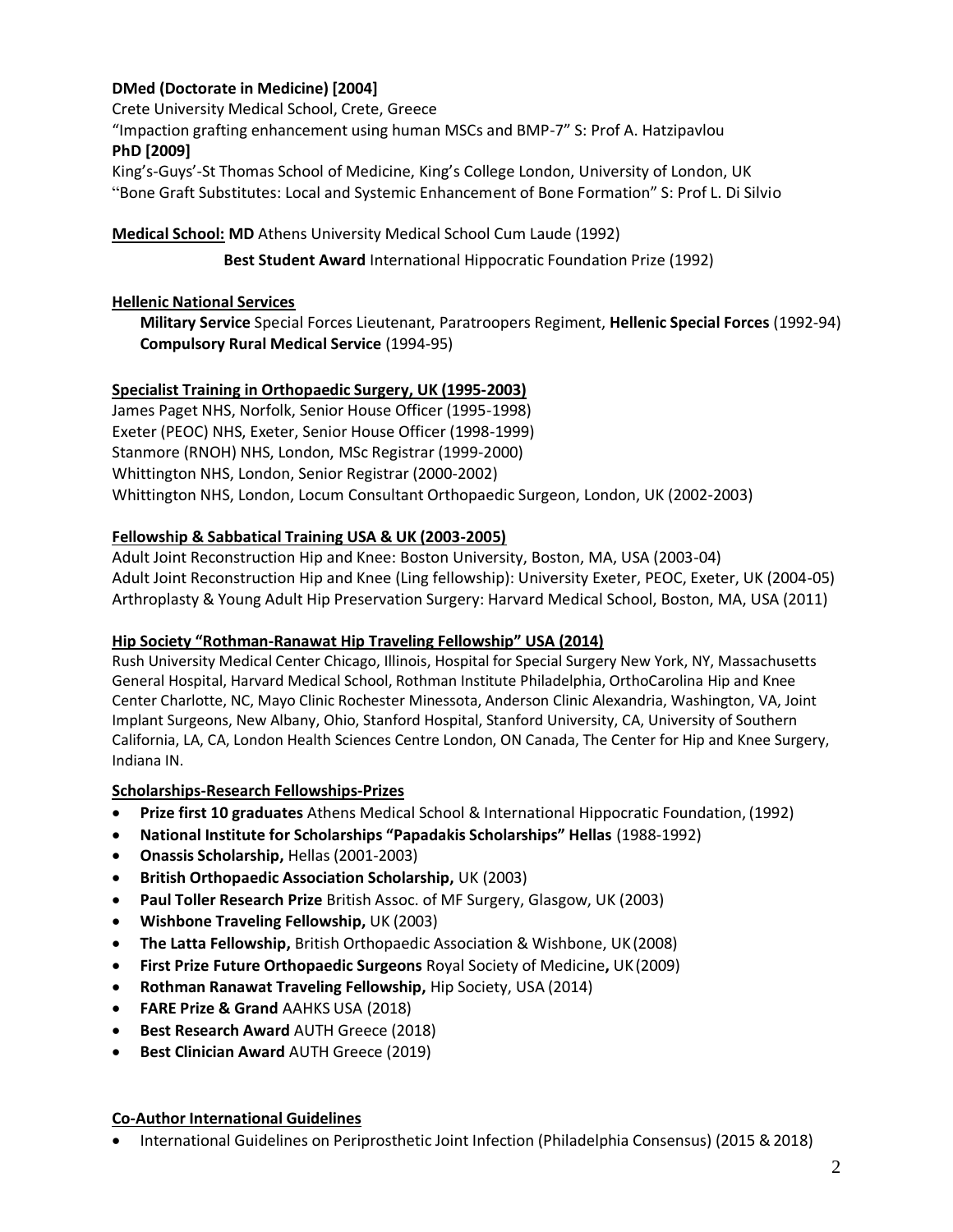• European Guidelines on Anticoagulation for Arthroplasty (2017)

#### **Book Editor**

The Adult Hip: Master Case Series and Techniques, ISBN 978-3-319-64177-5, Springer 2018 Oxford Textbook of Trauma and Orthopaedics, Third Edition, Oxford University Press (UK)

## **PhD, MSc and Post Doc Supervisor:**

4 Post Docs, 11PhD, 11MSc, 3BSc (PS: Primary Supervisor) **Post Doc** Mehran Mozen Mechanical Engineering, Leeds**,** UK (completed) **PS Post Doc** Zak Gammie, Orthopaedics, Leeds, UK (completed) **PS Post Doc** Stathis Kenanidis, AUTh, Greece (completed) **PS Post Doc** Christos Topalis, AUTh, Greece (completed) **PS PhD** Jonathan Mik Mechanical Engineering, Leeds**,** UK (completed) **PS PhD** Lee Elcherst Mechanical Engineering, Leeds**,** UK (completed) **PS PhD** Makis Savvidis, AUTh, Greece (completed) **PS PhD** Anastasia Georgiou Imperial College London**,** UK **(**completed) **PhD** Robert MacFarlane Imperial College London, UK (completed) **PhD** Klontzas Michael Imperial College London, UK (completed) **PhD** Theofylaktos Kyriakidis, AUTH, Greece (completed) **PhD** Andrew Leonidou, AUTh, Greece, (completed) **PS PhD** Anastasios-Nektarios Tzavelas Thessaloniki, AUTH, Greece (on going) **PS PhD** Chris Milaras, AUTh, Greece (on going) **PS PhD** George Paparoidamis, AUTh, Greece, (on going) **PS MSc Orthopaedics** Theofylaktos Kyriakidis Erasmus University Belgium (completed) **PS MSc Science** Dimitra Nella, AUTh, Greece (completed) **MSc Science** Chris Topalis, AUTh, Greece (completed) **PS MSc Science** Andrew Fonatlis, AUTh, Greece (completed) **PS MSC Science** Theodore Michael, AUTh, Greece (completed) **MSc** Maria Hadjidakis Imperial College London (completed) **MSc** Mech Eng Andrew Leonidou, Cardiff, UK (completed)**PS MSc** Mech Eng Paul Panteliadis Cardiff, UK (completed) **PS MSc** Surgery Joseph Pagkalos, University of Edinburgh, UK(completed) **PS MSc** in Trauma Surgery Greg Rudol Swansea University, UK (completed) **PS MSc** Mech Eng Simon Graham, University of Leeds, UK (completed)**PS BSc** Orth Zubeir Ali University College London, UK (completed) **BSc** Orth Amit Bhalla University College London, UK, UK (completed) **BSc** Orth Amir Rushdi University College London (completed)

#### **Research Grants as PI or SI €2.552.000 (2005-2020)**

1. Furlong Research Charitable Foundation: £ 60.000 Injectable cellular constructs h-MSC

- 2. Latta Fellowship: £ 400.000 BOA+ Leeds University Finite Element analysis of PPFF
- 3. BOA: £ 200.000 Fracture healing acceleration with PTH
- 4. Kuros Biotechnology: £ 90.000 PTH for intra-articular tibial plateau fractures
- 5. Yorkshire Children's Spinal Foundation: £ 25.000 Congenital heart Disease and Scoliosis
- 6. Stryker USA Boston University: 200.000 USA Dollars PTH vs OP-1 inhealing
- 7. Onassis Foundation: £ 20.000 HA with MSCs and OP-1 in vitro osteogenesis
- 8. Culier Grant, NHS, UK: £ 15.000 Enhancing impaction grafting with OP-1 and MSCs
- 9. NIR (Nat. Inst. Res) 93933 RCT pharmacology anticoagulant Ab testing ΙΙΙβ PRONOMOS €22.000
- 10. NIR 93950 ART €33.000
- 11. NIR 92882 MAST €12.300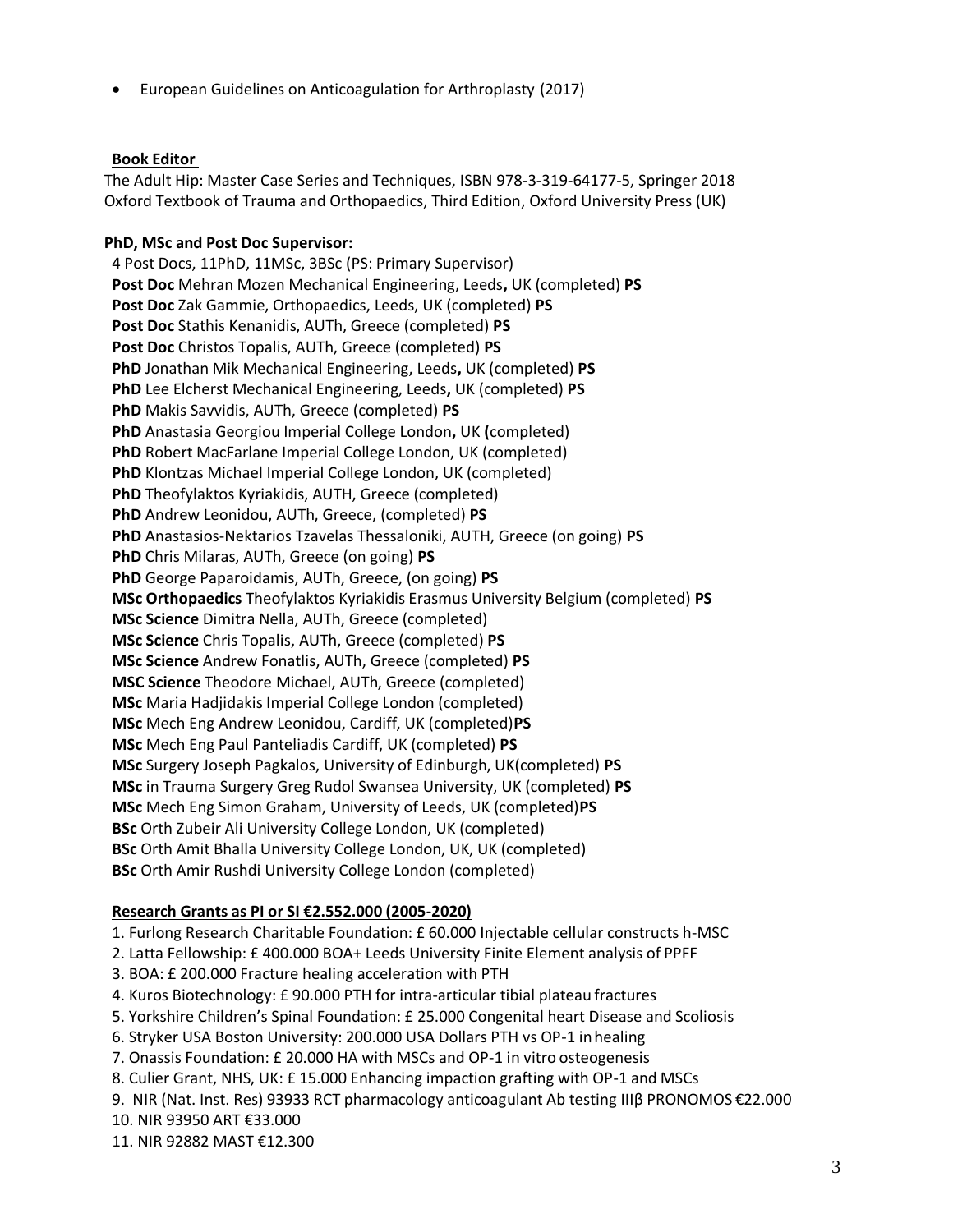- 12. NIR BAY 1213790 RCT multicenter pharmacology study II FOXTROT €150.000
- 13. FARE Grand AAHKS USA, Collaboration with NUY, \$25.000
- 14. ESPA ORamaVR with AUTh and UTH €600.000
- 15. PJC ORamaVR with UOC €550.000
- 16. NIR 99834 RCT multicenter pharmacology study 70033093 AXIOMATIC-TKR: €150.000
- 17. Culier Grant, NHS, UK: £ 15.000 Enhancing impaction grafting with OP-1 and MSCs
- 18. NIR (Nat. Inst. Res) 93933 RCT pharmacology anticoagulant Ab testing ΙΙΙβ PRONOMOS €22.000
- 19. NIR 93950 ART €33.000
- 20. NIR 92882 MAST €12.300
- 21. NIR BAY 1213790 RCT multicenter pharmacology study II FOXTROT €150.000
- 22. FARE Grand AAHKS USA, Collaboration with NUY, \$25.000
- 23. ESPA ORamaVR with AUTh and UTH €600.000
- 24. PJC ORamaVR with UOC €650.000
- 25. NIR 99834 RCT multicenter pharmacology study 70033093 AXIOMATIC-TKR: €50.000

## **Reviewer/Editor/Board Member**

Journal of Bone and Joint Surgery, J Arthroplasty (**Editorial Board**), Journal of Cellular and Molecular Medicine**,** Injury (**Invited Editor**)**,** Tissue Engineering**,** Cell Tissue Organs**,** Arthritis Treatment and Research, BMJ, Nature Clinical Practice Rheumatology**,** Expert opinion in Pharmacotherapy**,** Expert opinion in Biological Therapy**,** Expert opinion in Investigational Drugs, Expert op in Drug Safety (**Editorial Board**)**,**  Scandinavian Journal of Rheumatology**,** Acta Biomaterialia, Hip International, Acta Orthop., J Orthop Research, J Bone Mineral Research., Bone and Joint J.

## **Member of International Scientific Organizations:**

EHS, EKS, BOA, BTS, BORS, BHS, EBJIS, Onassis Foundation, RCS, ACS.

#### **Bibliometrics-Indexes**

#### **275 Publications in Peer Reviewed International Journals (PubMed & Scopus)**

- 217 full PubMed papers
- 17 full non PubMed papers & letters
- 67 PubMed journal proceedings

| <b>Total Impact Factor</b>             | 1054.927 |
|----------------------------------------|----------|
| <b>Citations (Google Scholar 2021)</b> | 10126    |
| H-factor                               | 46       |
| 110-index                              | 139      |

 **105 Book Chapters in International Orthopaedics textbooks 200 Invited and Guest lectures in National & International Conferences 250 abstracts presented in National & International Conferences** 

#### **Clinical & Executive Activity in Adult Joint Reconstruction Surgery**

#### **Chairman of Orthopaedic Surgery & Chief of Adult Joint Reconstruction, PGH University Hospital**

I Chair a department consisting of 2 units and staffed by 5 Academic Consultants, 8 NHS Consultants, 5 clinical fellows and 16 residents expanding in 80 beds. I perform about 500 primary arthroplasty, revision & pelvic-acetabular reconstruction cases per year in a total of 2,500 arthroplasty & 1,500 trauma cases performed in my Department in PGH & InterBalkan Medical Center Hospitals yearly. Executive member of the chairmen committee, the implant and cost effectiveness committee, the infection control committee of